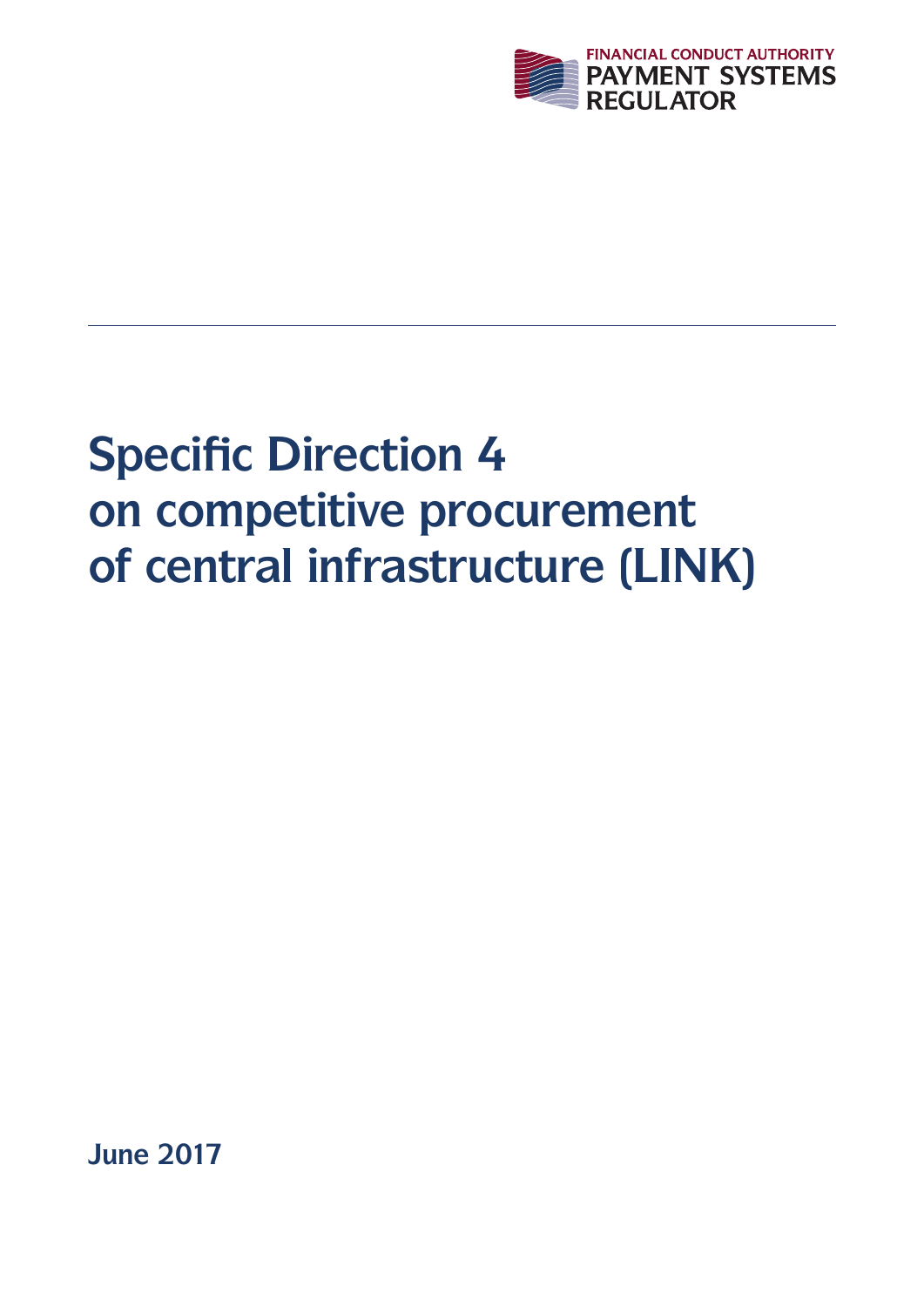# **Contents**

**Specific Direction 4 on competitive procurement of central infrastructure (LINK)**

| <b>Whereas</b>                                 |   |
|------------------------------------------------|---|
| Power exercised and purpose                    | 3 |
| <b>Requirement to procure</b>                  | 4 |
| <b>Reporting requirement</b>                   | 4 |
| <b>Exemption for exceptional circumstances</b> | 5 |
| <b>Application of Specific Direction 4</b>     | 5 |
| <b>Commencement</b>                            | 5 |
| <b>Citation</b>                                | 5 |
| <b>Interpretation</b>                          | 5 |
|                                                |   |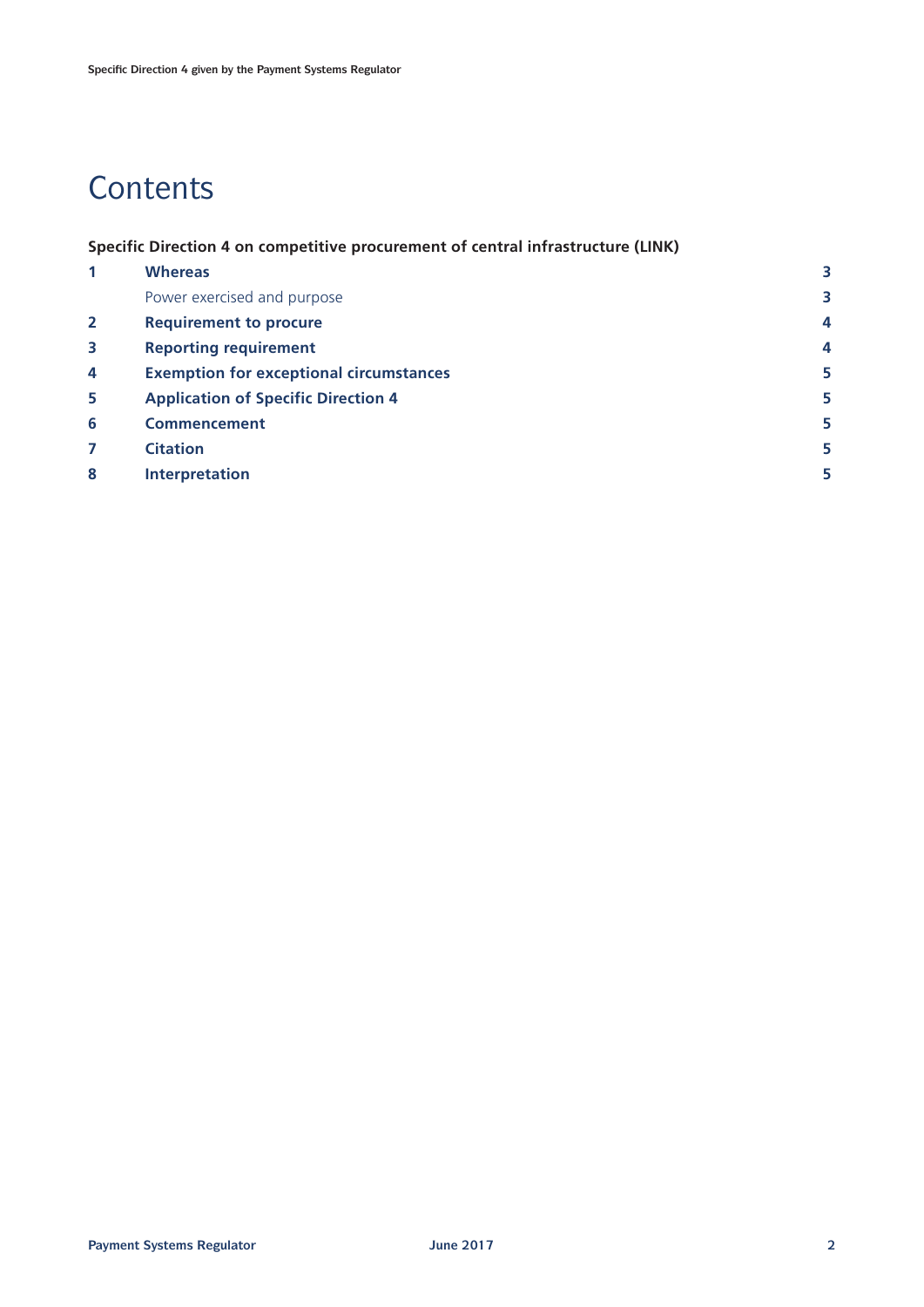# 1 Whereas:

- **1.1** The *operator* of LINK has been operating the LINK payment system with the use of *central infrastructure* services provided under the existing *central infrastructure* contract. *Central infrastructure* services are provided under this contract is for an initial term of five years, with the contract being subject to termination without incurring early exit fees from 2 April 2021, following 24 months' notice to terminate being given on or after 1 April 2019.
- **1.2** For the reasons set out in its infrastructure market review final report<sup>1</sup> and remedies decision<sup>2</sup>, the *Payment Systems Regulator* has concluded that any future contract for *central infrastructure* services must be competitively procured. The *Payment Systems Regulator* also concluded that such a procurement should take place at least every ten years.
- **1.3** The *Payment Systems Regulator* has concluded that in order for the benefits of competition to arise as soon as possible, *central infrastructure* services should be supplied in accordance with a contract selected following a competitive procurement at the earliest practicable opportunity. In accordance with the existing *central infrastructure* contract this is from 2 April 2021.
- **1.4** The *Payment Systems Regulator* recognises that there may be exceptional circumstances where it would be appropriate to grant an exemption from the duty to comply with one or more of the obligations set out in this direction. Section 4 therefore envisages the possibility of such an exemption being granted. This may be an exemption from some of the obligations set out in this direction, such that a more limited procurement exercise is undertaken, or it may be an exemption from all obligations set out in this direction. The latter would delay the requirement to undertake a competitive procurement to such date as is specified by the *Payment Systems Regulator* in its exemption decision, rather than requiring this to occur in accordance with the timeline envisaged in paragraph 1.3.

#### **Power exercised and purpose**

- **1.5** The *Payment Systems Regulator* makes this specific direction in accordance with section 54(3) (c) (Regulatory and competition functions – directions) of the Financial Services (Banking Reform) Act 2013 (the *Act*). In accordance with section 54(3)(c) this specific direction applies to persons of a specified description.
- **1.6** The *Payment Systems Regulator* has had regard in particular to the following provisions of the *Act*:
	- a) sections 49 to 53 (General duties of regulator)
	- b) section 62(2)(a) (Duty to consider exercise of powers under Competition Act 1998)
- **1.7** The *Payment Systems Regulator* makes this direction for the reasons set out in its infrastructure market review final report<sup>3</sup> and remedies decision.<sup>4</sup>
- **1.8** The purpose of this specific direction is to ensure that if the *operator* of LINK procures any *central infrastructure*, it is procured competitively in accordance with this specific direction.

<sup>1</sup> PSR MR15/2.3, *Market review into the ownership and competitiveness of infrastructure provision: final report* (July 2016).

<sup>2</sup> PSR MR15/2.5, *Market review into the ownership and competitiveness of infrastructure provision: remedies decision* (June 2017).

<sup>3</sup> PSR MR15/2.3, *Market review into the ownership and competitiveness of infrastructure provision: final report* (July 2016).

<sup>4</sup> PSR MR15/2.5, *Market review into the ownership and competitiveness of infrastructure provision: remedies decision* (June 2017).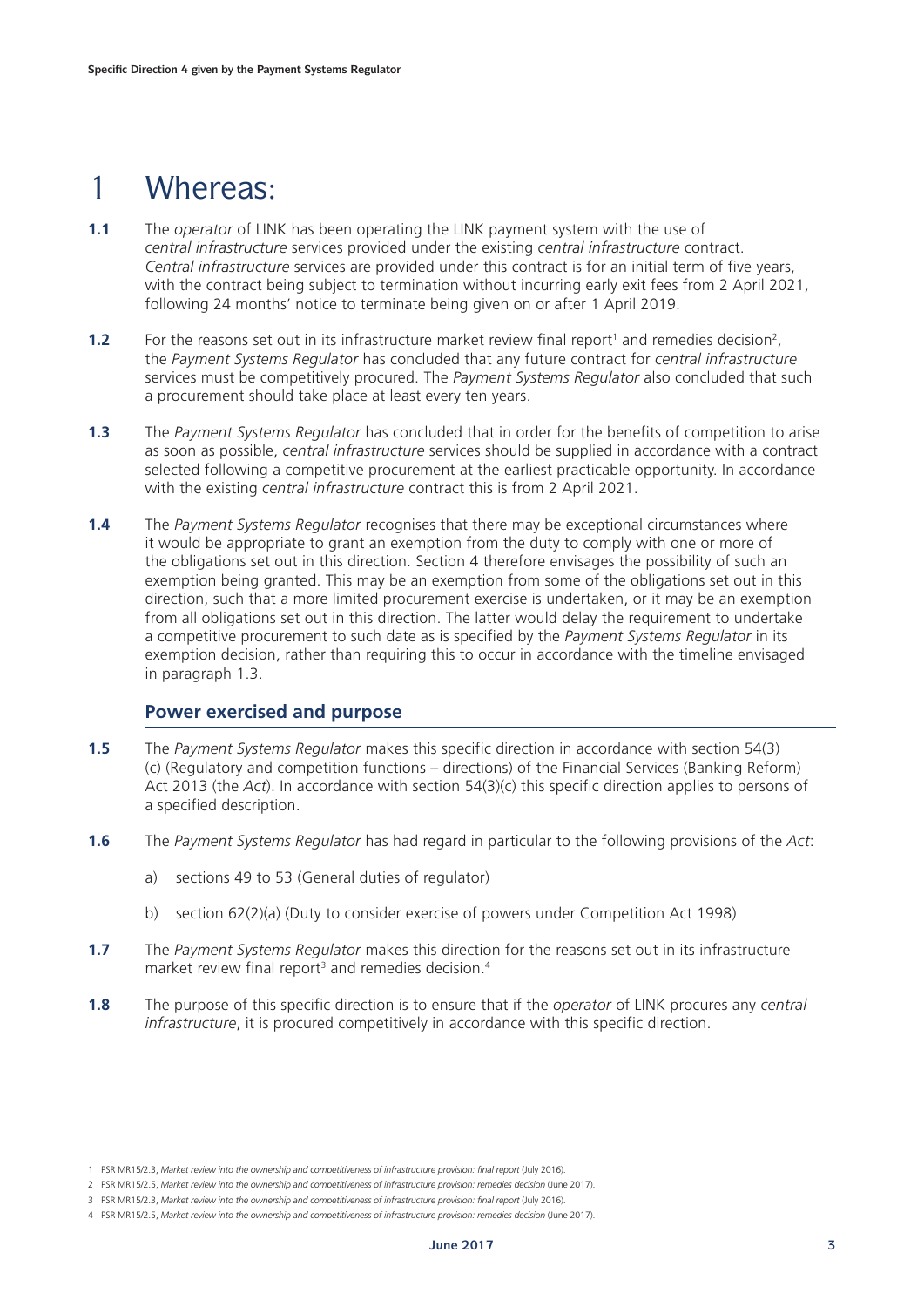**NOW the PSR gives the following specific direction to the operator of** *LINK*

#### 2 Requirement to procure

- **2.1** Subject to section 4, the *operator* of *LINK* must take such action as is necessary to ensure that any *central infrastructure* contract in place on or after 2 April 2021, or such later date as specified by the *Payment Systems Regulator* in accordance with section 4 below, has been procured in accordance with paragraph 2.2.
- **2.2** The *procurement* must include the following steps:
	- a) development of a strategy for the procurement
	- b) consultation with service-users, including PSPs and end users
	- c) fair and transparent engagement with *potential providers*
	- d) development and execution of a transparent and objective process to shortlist *potential providers* for the *competitive tender*
	- e) development and execution of a *competitive tender* that is based on transparent and objectively justified criteria, and is likely to attract two or more bids
	- f) selection of the *central infrastructure* provider(s) in accordance with the *competitive tender* described at e)
- **2.3** The *operator* of LINK must ensure that any *central infrastructure* contract it enters into does not provide for the provision of *central infrastructure* services for a period exceeding ten years.

# 3 Reporting requirement

- **3.1** The *operator* of LINK must report to the *Payment Systems Regulator* on its work under this Specific Direction 4 in accordance with paragraph 7.2. Each report must include:
	- a) A description of the *operator's* progress in relation to the steps outlined at 6.3.
	- b) Evidence demonstrating that, and a description of how, each of the requirements outlined at paragraph 2.2 has been, or will be, fulfilled, including:
		- i) Evidence demonstrating that, and a description of how, the *operator* has taken into account the results of its consultation with service-users.
		- ii) Evidence demonstrating that, and a description of how, the *operator* has taken into account the results of its engagement with *potential providers*.
- **3.2** Unless otherwise specified by the *Payment Systems Regulator* in writing, the *operator* of LINK must submit the reports required by paragraph 7.1 to the *Payment Systems Regulator* every six months, starting on 29 September 2017. The *Payment Systems Regulator* may specify that reports be submitted on particular dates, by reference to particular steps of a procurement process, or that reporting dates may be suspended for a period of time.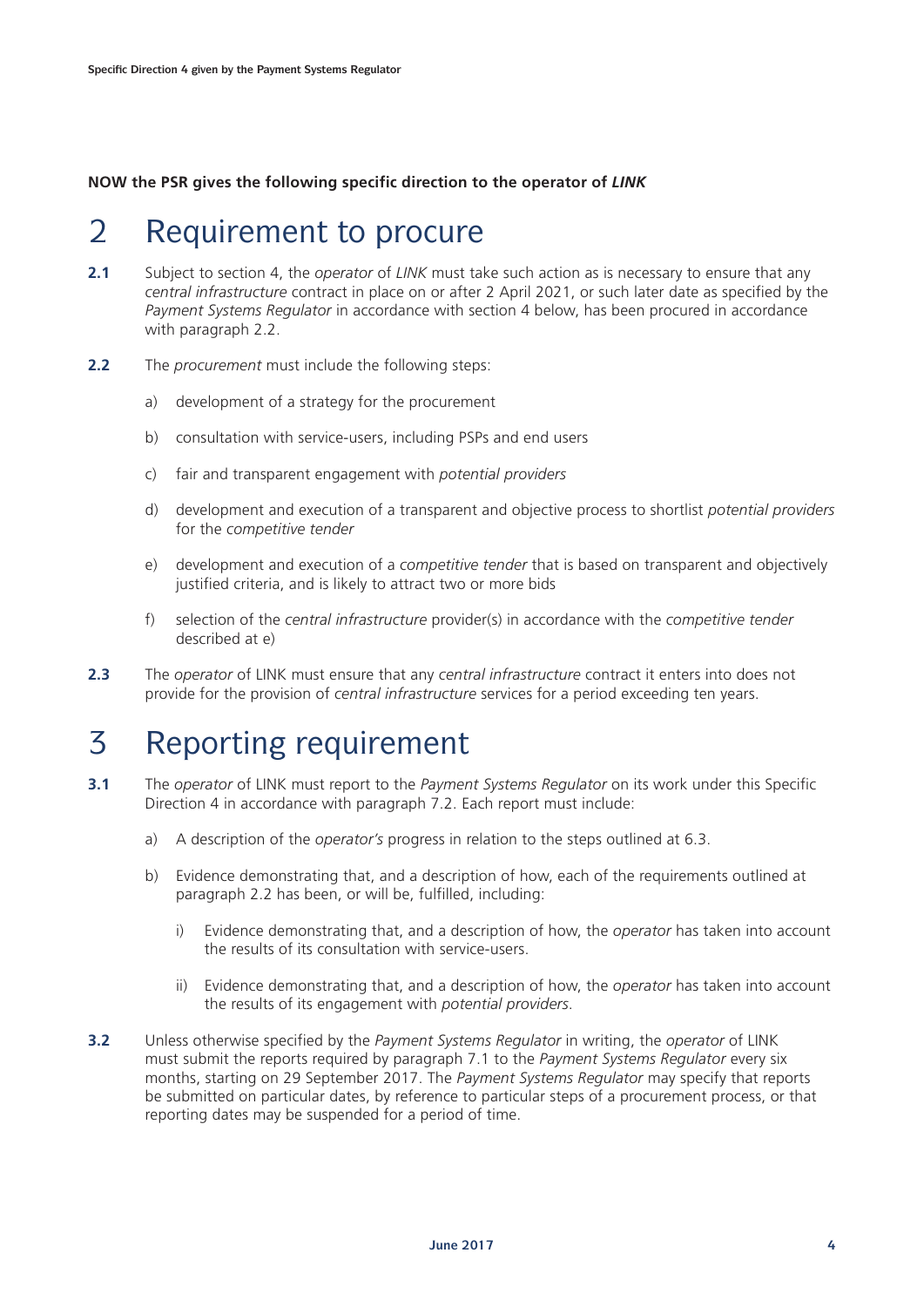# 4 Exemption for exceptional circumstances

- **4.1** The *operator* of *LINK* may apply to the *Payment Systems Regulator* for an exemption from the duty to comply with one or more of the obligations set out in this Specific Direction 4. Such applications must include:
	- a) the exceptional circumstances which the *operator* maintains justify the application;
	- b) the steps which the *operator* is taking in relation to securing the provision of *central infrastructure* services absent full compliance with this Specific Direction 4; and
	- c) whether, and when, the *operator* expects to recommence compliance with all of its obligations under this Specific Direction 4.
- **4.2** The *Payment Systems Regulator* will consider the application provided and all facts it considers relevant at the time.
- **4.3** The *Payment Systems Regulator* may reject an application or approve it in whole, or in part, and may make such approval subject to compliance with any conditions.
- **4.4** Where the *Payment Systems Regulator* has approved an application, the *operator* must comply with its obligations under this Specific Direction 4 before such date as the *Payment Systems Regulator* specifies in the approval of the application.

# 5 Application of Specific Direction 4

**5.1** This specific direction applies to the *operator* of *LINK.*

#### 6 Commencement

- **6.1** This specific direction comes into force on 20 June 2017.
- **6.2** This specific direction shall continue in force until such time as it is varied or revoked by the *Payment Systems Regulator*.

# 7 Citation

**7.1** This specific direction may be cited as Specific Direction 4 (Procurement: LINK).

### 8 Interpretation

- **8.1** General Provisions GP2 and GP3 are incorporated into this specific direction and are to be read as a direction under section 54 of the *Act* for the purposes of this specific direction.
- 8.2 The headings and titles used in this specific direction are for convenience and have no legal effect.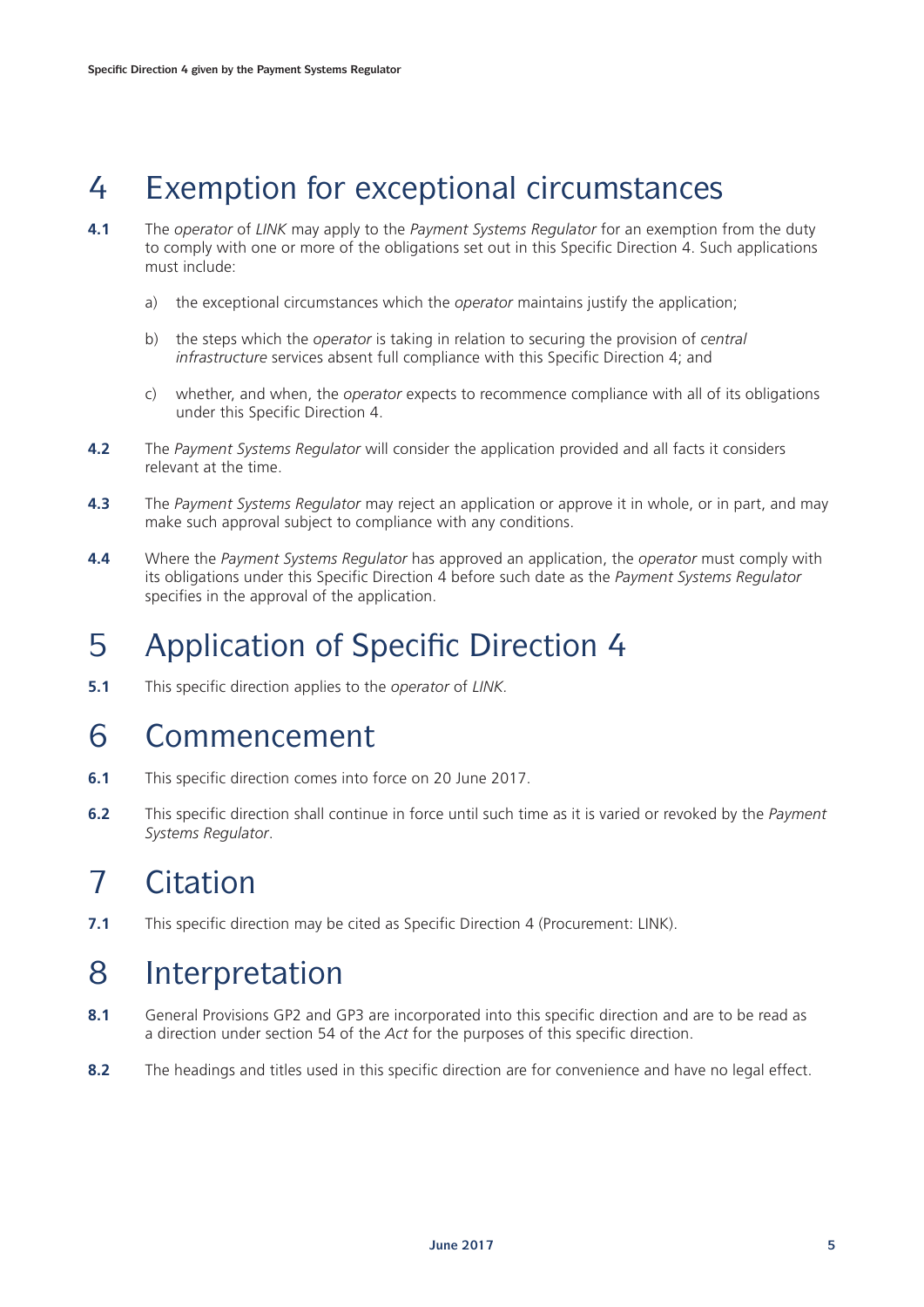- **8.3** The Interpretation Act 1978 applies to this specific direction as if it were an Act of Parliament except where words and expressions are expressly defined.
- 8.4 References to any statute or statutory provisions shall be construed as references to that statute or statutory provision as amended, re-enacted or modified, whether by statute or otherwise.
- **8.5** In this specific direction:

| Act                                         | Means the Financial Services (Banking Reform) Act 2013                                                                                                                                                                             |
|---------------------------------------------|------------------------------------------------------------------------------------------------------------------------------------------------------------------------------------------------------------------------------------|
| central infrastructure                      | Means the whole, or any part of, a package of systems and services, comprising<br>hardware and software, provided under contract to an operator for the<br>purposes of operating LINK, including the processing of funds transfers |
| central infrastructure<br>contract          | Means a contract between an operator and another person for the provision<br>of central infrastructure                                                                                                                             |
| central infrastructure<br>provider          | Means an infrastructure provider when providing central infrastructure                                                                                                                                                             |
| Cheque and Credit                           | Means the Cheque and Credit regulated payment system designated by<br>HM Treasury under section 43 of the Act in March 2015                                                                                                        |
| competitive tender                          | Means a process by which an operator invites and evaluates bids for the<br>provision of central infrastructure                                                                                                                     |
| existing central<br>infrastructure contract | Means the Switching and Settlement Agreement between VocaLink Limited,<br>LINK Scheme LTD and the present network members of 1 April 2016, relating<br>to the LINK Scheme as amended from time to time                             |
| infrastructure provider                     | Has the meaning given by section $42(4)$ of the Act                                                                                                                                                                                |
| <b>LINK</b>                                 | Means the LINK regulated payment system designated by HM Treasury under<br>section 43 of the Act in March 2015                                                                                                                     |
| operator                                    | Has the meaning given by section $42(3)$ of the Act                                                                                                                                                                                |
| payment system                              | Has the meaning given by section 41 of the Act                                                                                                                                                                                     |
| Payment Systems<br>Regulator                | Means the body corporate established under Part 5 of the Act                                                                                                                                                                       |
| potential provider                          | Means a person who is a central infrastructure provider or who, in future,<br>has the potential to become a central infrastructure providers                                                                                       |
| procurement                                 | Means the process of entering into a contract for the acquisition, by an<br>operator, of central infrastructure from another person chosen by that operator                                                                        |
| regulated payment system                    | Means a payment system designated by HM Treasury under section 43 of the<br>Act in March 2015                                                                                                                                      |